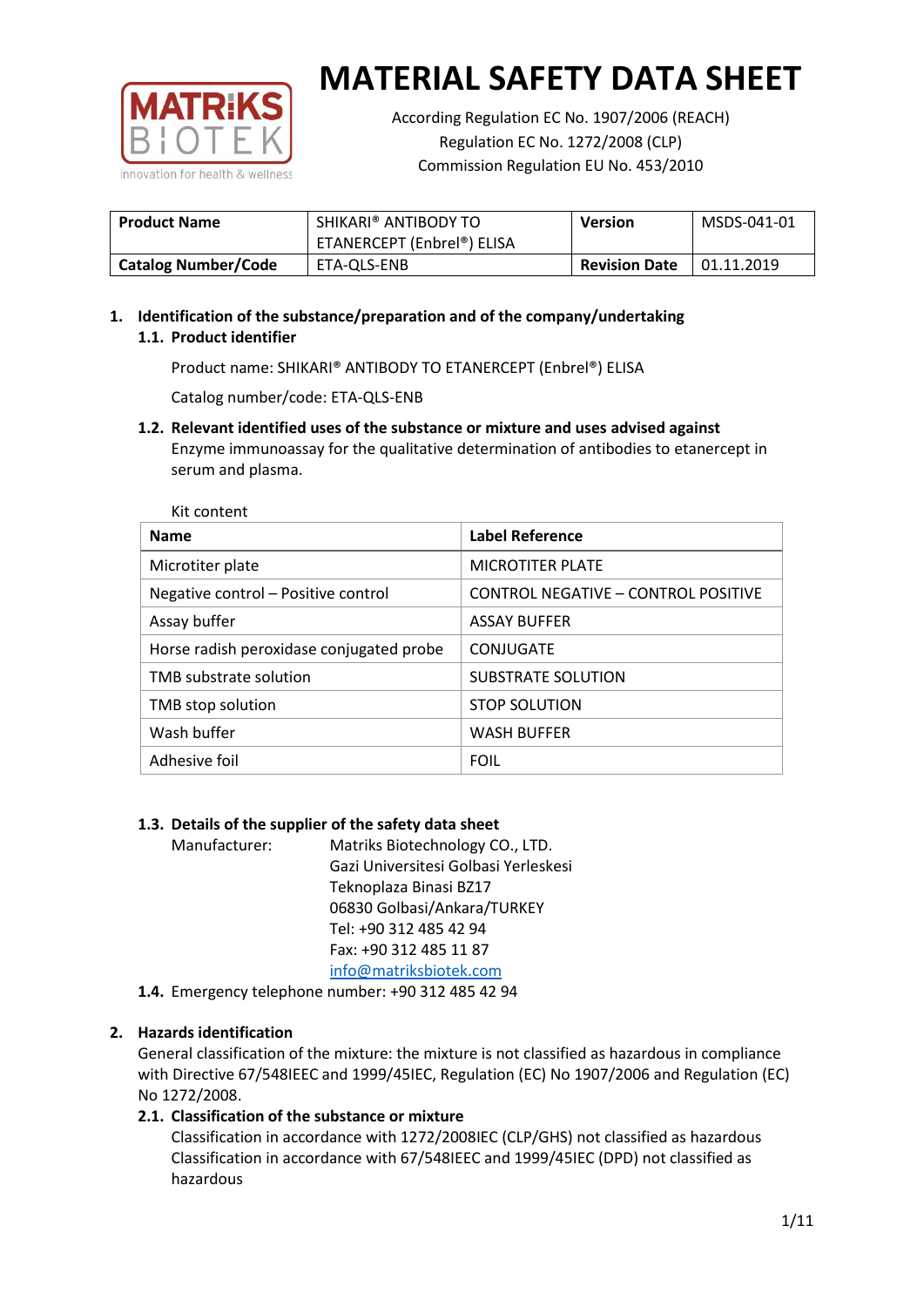

According Regulation EC No. 1907/2006 (REACH) Regulation EC No. 1272/2008 (CLP) Commission Regulation EU No. 453/2010

| <b>Product Name</b>        | SHIKARI® ANTIBODY TO<br>ETANERCEPT (Enbrel®) ELISA | <b>Version</b>       | MSDS-041-01       |
|----------------------------|----------------------------------------------------|----------------------|-------------------|
| <b>Catalog Number/Code</b> | ETA-OLS-ENB                                        | <b>Revision Date</b> | $\mid$ 01.11.2019 |

## **2.2. Label elements**

This product is not under labelling according to Regulation (EC) n. 1272/2008

## **2.3. Other hazards**

Results of PBT and vPvB assessment: The substances in the mixture do not meet the PBT/vPvB criteria according to REACH (content <0,1% w/w), annex XIII; the substances in the mixture are not included in the Candidate List of SVHC.

**Note:** This product is intended for laboratory use by professional uses only. Use appropriate personal protective equipment while working with the reagents provided.

# **3. Composition/information on ingredients**

## **3.1. Substances**

| <b>Stop Solution</b>               |                                                                                                                               |
|------------------------------------|-------------------------------------------------------------------------------------------------------------------------------|
| Ingredient                         | Hydrochloric Acid (HCL) Index No. 017-002-01-X                                                                                |
| CAS No (EC No)                     | 7647-01-0(231-595-7)                                                                                                          |
| Containing Conc. (%)               | <5,0* (Dilution is not classified as hazardous<br>according to the European Regulation<br>67/548/EEC and 1272/2008/EC)        |
| form)                              | Classification according to regulation (EC) No 1272/2008 (CLP) (related to the concentrated                                   |
| Hazard Class and Category Codes(s) | Skin Corr. 1B STOT SE 3                                                                                                       |
| Hazard Statement Code(s)           | H314, H335                                                                                                                    |
| Pictogram, Signal Word Code(s)     | GHS05, GHS07, Dgr                                                                                                             |
| Specific Conc. Limits, M-factors   | Skin Corr. 1B; H314: C≥25%<br>Skin Irrit. 2; H315: 10% ≤ C < 25 %<br>Eye Irrit. 2, H319: 10%≤C<25 %<br>STOT SE 3; H355: C≥10% |
| Directive 67/548/EEC               | C; R34-37: C≥25%<br>Xi; R36/37/38: 10%≤C<25%                                                                                  |

#### **3.2. Mixtures**

| <b>Controls, Assay Buffer</b> |                                     |
|-------------------------------|-------------------------------------|
| Ingredient                    | Sodium Azide Index no. 011-004-00-7 |
| CAS No (EC No)                | 26628-22-8 (247-852-1)              |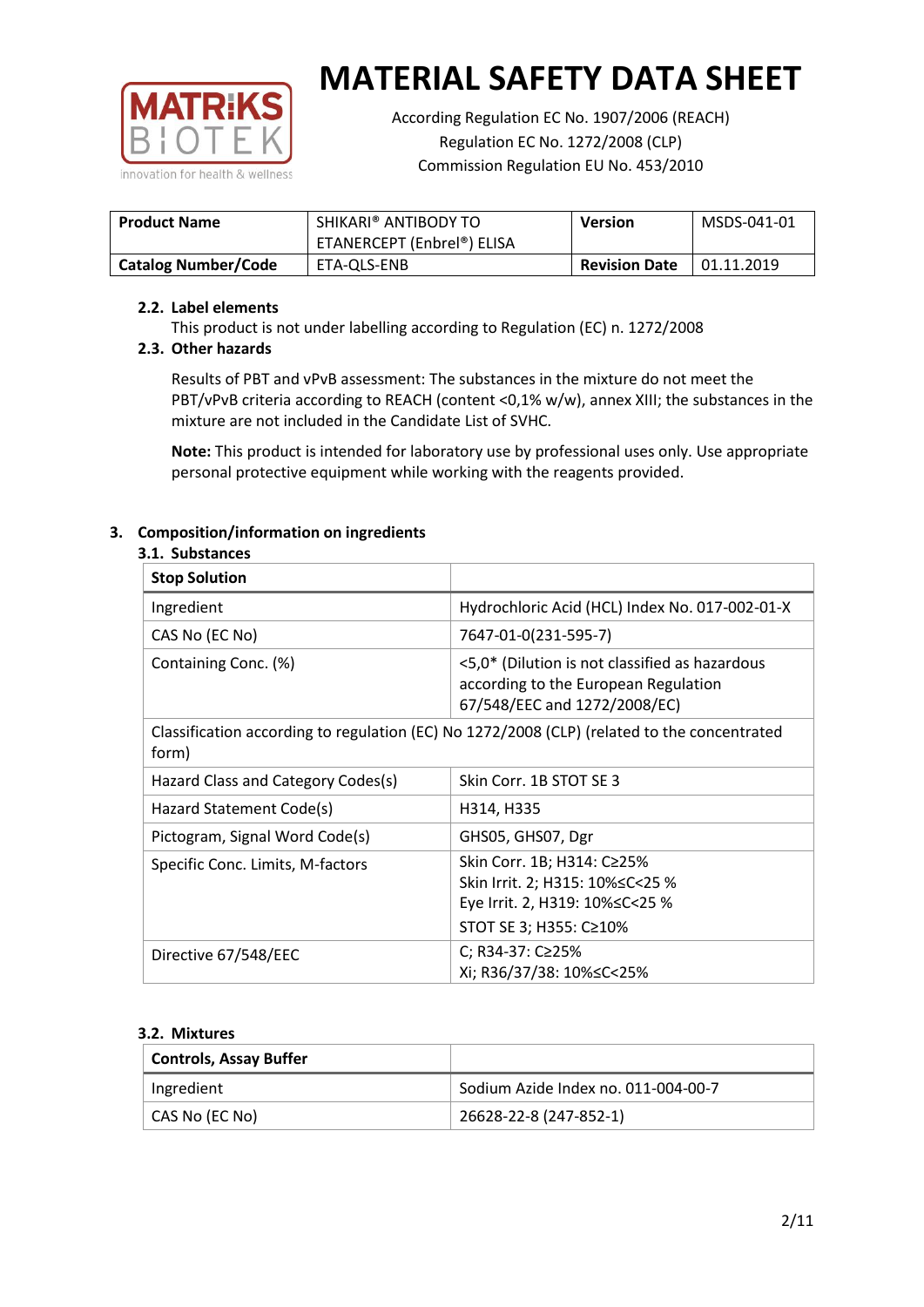

According Regulation EC No. 1907/2006 (REACH) Regulation EC No. 1272/2008 (CLP) Commission Regulation EU No. 453/2010

| <b>Product Name</b>        | SHIKARI® ANTIBODY TO<br>ETANERCEPT (Enbrel®) ELISA | Version              | MSDS-041-01 |
|----------------------------|----------------------------------------------------|----------------------|-------------|
| <b>Catalog Number/Code</b> | ETA-OLS-ENB                                        | <b>Revision Date</b> | 01.11.2019  |

| Containing Conc. (%)                                                                                 | <0,001 % (Dilution is not classified as hazardous<br>according to the European Regulation<br>67/548/EEC and 1272/2008/EC) |  |
|------------------------------------------------------------------------------------------------------|---------------------------------------------------------------------------------------------------------------------------|--|
| Classification according to regulation (EC) No 1272/2008 (CLP) (related to the concentrated<br>form) |                                                                                                                           |  |
| Hazard Class and Category Codes(s)                                                                   | Acute Tox. 2 (oral)                                                                                                       |  |
|                                                                                                      | Acute Tox. 1 (dermal)                                                                                                     |  |
|                                                                                                      | STOT RE 2                                                                                                                 |  |
|                                                                                                      | Acute Aquatic 1                                                                                                           |  |
|                                                                                                      | <b>Aquatic Chronic 1</b>                                                                                                  |  |
| Hazard Statement Code(s)                                                                             | H300, H310, H373, H400, H410                                                                                              |  |
| Pictogram, Signal Word Code(s)                                                                       | GHS06, GHS08, GHS09                                                                                                       |  |
| Specific Conc. Limits, M-factors                                                                     | M-Factor-Aquatic Acute:1                                                                                                  |  |
| Directive 67/548/EEC                                                                                 | R23/24/25-36/37/38-50/53                                                                                                  |  |

| Conjugated                                                                                           |                                                                                                                                                  |  |
|------------------------------------------------------------------------------------------------------|--------------------------------------------------------------------------------------------------------------------------------------------------|--|
| Ingredient                                                                                           | Proclin 150 Index no. 613-167-00-5                                                                                                               |  |
|                                                                                                      | Proclin 150 is a mixture of substances of the<br>components, 5-Chloro-2-methyl-4-isothiazolin-3-<br>one and 2-Methyl-2H -isothiazol-3-one (3:1). |  |
| CAS No (EC No)                                                                                       | 55965-84-9                                                                                                                                       |  |
| Containing Conc. (%)                                                                                 | <0,0015% (Dilution is not classified as hazardous<br>according to the European Regulation<br>67/548/EEC and 1272/2008/EC)                        |  |
| Classification according to regulation (EC) No 1272/2008 (CLP) (related to the concentrated<br>form) |                                                                                                                                                  |  |
| Hazard Class and Category Codes(s)                                                                   | Acute Tox. 3                                                                                                                                     |  |
|                                                                                                      | Skin Corr. 1B                                                                                                                                    |  |
|                                                                                                      | Skin Sens. 1                                                                                                                                     |  |
|                                                                                                      | <b>Acute Aquatic 1</b>                                                                                                                           |  |
|                                                                                                      | Aquatic Chronic 1                                                                                                                                |  |
| Hazard Statement Code(s)                                                                             | H301, H311, H314, H317, H331, H400, H410                                                                                                         |  |
| Pictogram, Signal Word Code(s)                                                                       | GHS05, GHS07, GHS09                                                                                                                              |  |
| Specific Conc. Limits, M-factors                                                                     | ≥0,6%: Skin Corr. 1B, H314                                                                                                                       |  |
|                                                                                                      | 0,06 - < 0,6%: Skin Irrit. 2, H315                                                                                                               |  |
|                                                                                                      | 0,06 - < 0,6 %: Eye Irrit. 2, H319                                                                                                               |  |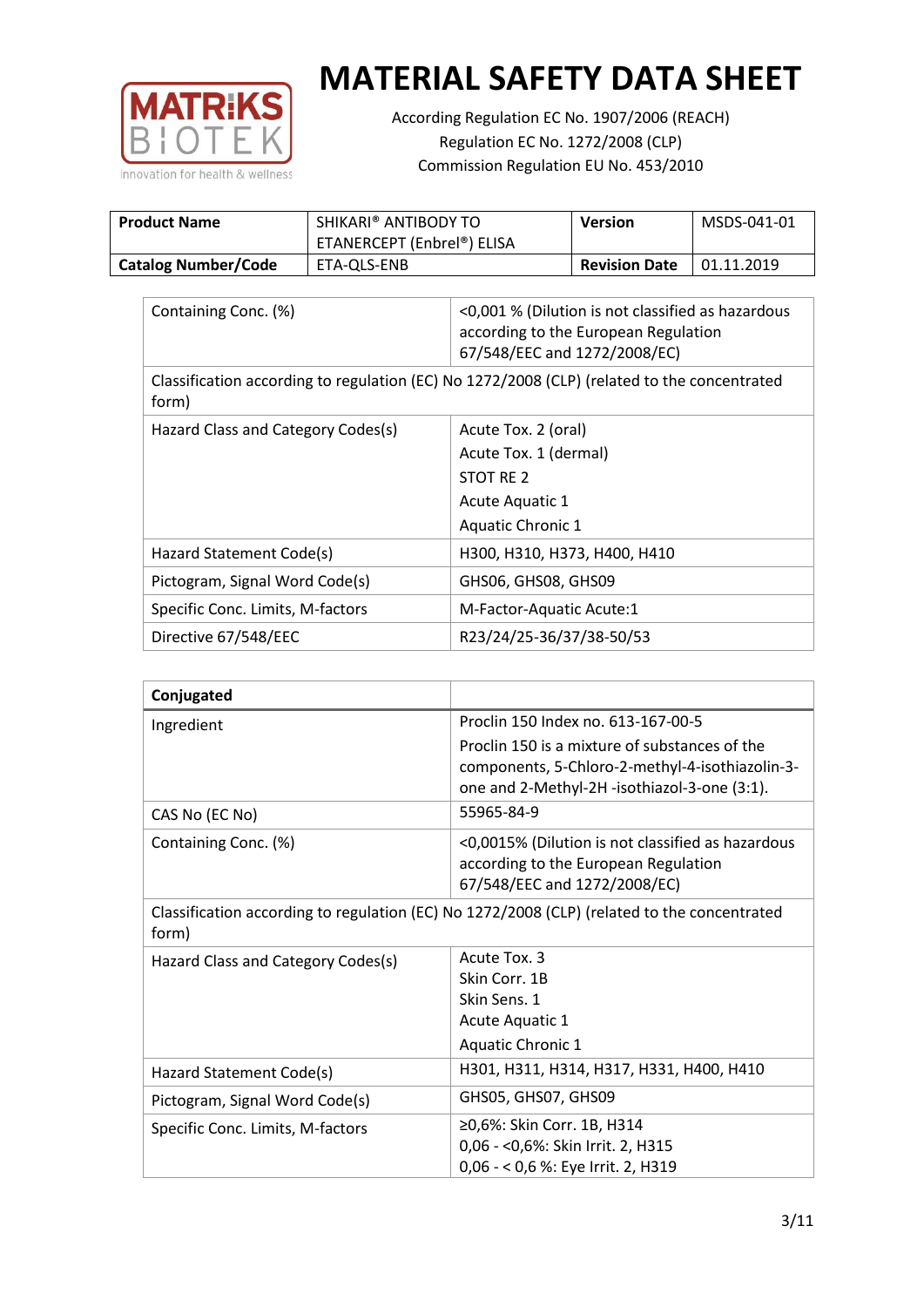

According Regulation EC No. 1907/2006 (REACH) Regulation EC No. 1272/2008 (CLP) Commission Regulation EU No. 453/2010

| <b>Product Name</b>        | SHIKARI® ANTIBODY TO<br>ETANERCEPT (Enbrel®) ELISA | <b>Version</b>       | MSDS-041-01 |
|----------------------------|----------------------------------------------------|----------------------|-------------|
| <b>Catalog Number/Code</b> | ETA-QLS-ENB                                        | <b>Revision Date</b> | 01.11.2019  |

|                      | ≥0,0015 %: Skin Sens. 1, H317                |
|----------------------|----------------------------------------------|
|                      | M-Factor - Aquatic Acute: 10                 |
| Directive 67/548/EEC | T; N R:23/24/25-34-35-50/53                  |
|                      | $\frac{1}{1}$ S: (2-)26-28-36/37/39-45-60-61 |

## **4. First-aid measures**

## **4.1. Description of first aid measures**

General advice: No special measures required. Consult physician in case of complaints. If inhaled: Supply fresh air.

In case of skin contact: Immediately flush skin with plenty of water. Cold water may be used. Remove contaminated clothing and shoes.

In case of eye contact: Check for and remove any contact lenses. Immediately flush eyes with plenty of water for at least 15 minutes. Cold water may be used. If swallowed: Rinse mouth with plenty of water

## **4.2. Most important symptoms and effects, both accurate and delayed**

There are no hazards under normal use conditions. Direct contact with eyes may cause slight and temporary irritation. Swallowing of larger amounts may lead to stomachache, vomiting or diarrhea.

## **4.3. Indication of any immediate medical attention and special treatment needed** No specific therapy known. Use supportive and symptomatic treatment.

## **5. Fire-fighting measures**

## **5.1. Extinguishing media**

Suitable extinguishing media: Water spray, alcohol resistant foam, dry-powder, carbon dioxide

Unsuitable extinguishing media: Direct water stream

- **5.2. Special hazards arising from the substance mixture** To the best of our knowledge, no special hazards can be defined
- **5.3. Advice for fire-fighters** No data available.

## **6. Accidental release measures**

- **6.1. Personal precautions, protective equipment and emergency procedures** Wear appropriate protective gloves and clothes.
- **6.2. Environmental precautions**

Dilute with plenty of water. Do not allow to enter sewers/surface or ground water.

#### **6.3. Methods and materials for containment and cleaning up**

Absorb with liquid-binding material (sand, diatomite, acid binders, universal binders, sawdust).

**6.4. Reference to other sections**

For personal protection see section 8.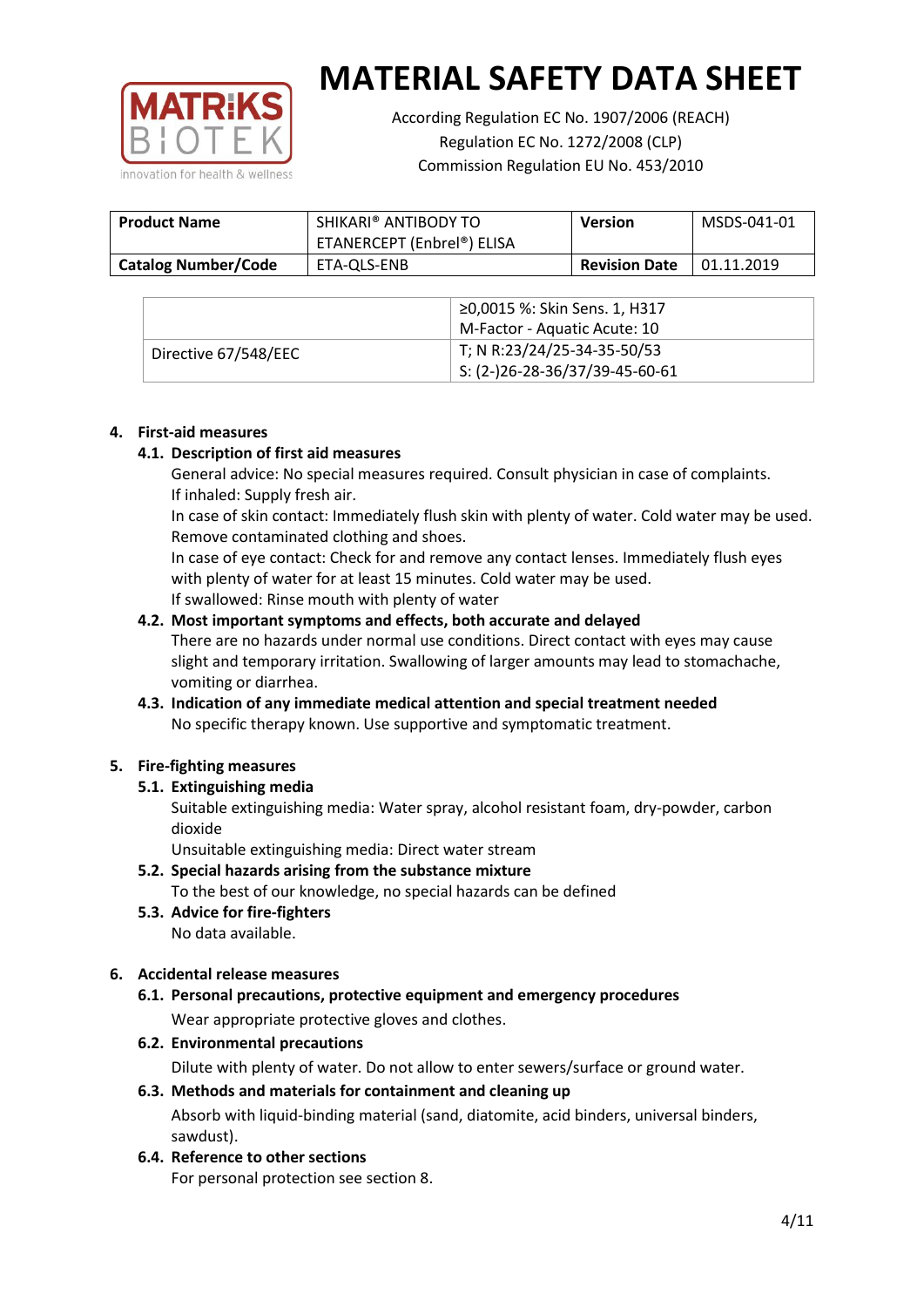

According Regulation EC No. 1907/2006 (REACH) Regulation EC No. 1272/2008 (CLP) Commission Regulation EU No. 453/2010

| <b>Product Name</b>        | SHIKARI® ANTIBODY TO<br>ETANERCEPT (Enbrel®) ELISA | <b>Version</b>       | MSDS-041-01 |
|----------------------------|----------------------------------------------------|----------------------|-------------|
| <b>Catalog Number/Code</b> | ETA-OLS-ENB                                        | <b>Revision Date</b> | 01.11.2019  |

For disposal see section 13.

## **7. Handling and storage**

## **7.1. Precautions for safe handling**

Use all reagents in accordance with the relevant package insert provided with the product. Do not smoke, eat, drink or apply cosmetics in areas where kit reagents are handled. Wear disposable latex gloves when handling reagents.

Never pipet by mouth and avoid contact of reagents and specimens with skin and mucous membranes.

Handling should be done in accordance with the procedures defined by an appropriate national biohazard safety guideline or regulation.

Use all reagents in accordance with the relevant package insert provided with the product.

## **7.2. Conditions for safe storage, including any incompatibilities**

Store in tightly closed original packages or appropriately labeled alternate vessels. Store in dry, bunded areas. Keep away from direct sunlight and heat sources. Recommended storage temperature: 10-30°C (shipment), 2-8°C (long term storage). Protect from freezing. Keep away from food and drinks. Keep away from acids and heavy metals. Keep out of the reach of children.

## **7.3. Specific end uses**

For EU diagnostic product. For the rest of the world "Research use only".

## **8. Exposure controls/personel protection**

#### **8.1. Control parameters**

Indicative occupational exposure limit ES (2000/39IEC, Directive 2006/15IEC and Directive 2009/161IEC):

| <b>CAS</b> | <b>Substance</b> | Indicative occupational exposure limit |                         |
|------------|------------------|----------------------------------------|-------------------------|
|            | name             |                                        |                         |
| 26628-22-8 | Sodium Azide     | OEL mean (time-weighted 8 h):          | $0,1 \,\mathrm{mg/m^3}$ |
|            |                  | OEL short term (LS min):               | 0,3                     |
|            |                  | Notation: Skin                         |                         |

National work-place occupational exposure limits (only selected lands are displayed):

| <b>CAS</b> | <b>Substance</b> | <b>Occupational exposure limits</b> |                         |
|------------|------------------|-------------------------------------|-------------------------|
|            | name             |                                     |                         |
| 26628-22-8 | Sodium Azide     | Turkey                              |                         |
|            |                  | PEL:                                | $0,1 \,\mathrm{mg/m^3}$ |
|            |                  | $NPEL-P$ :                          | 0,3 mg/m <sup>3</sup>   |
|            |                  | D - absorb through skin             |                         |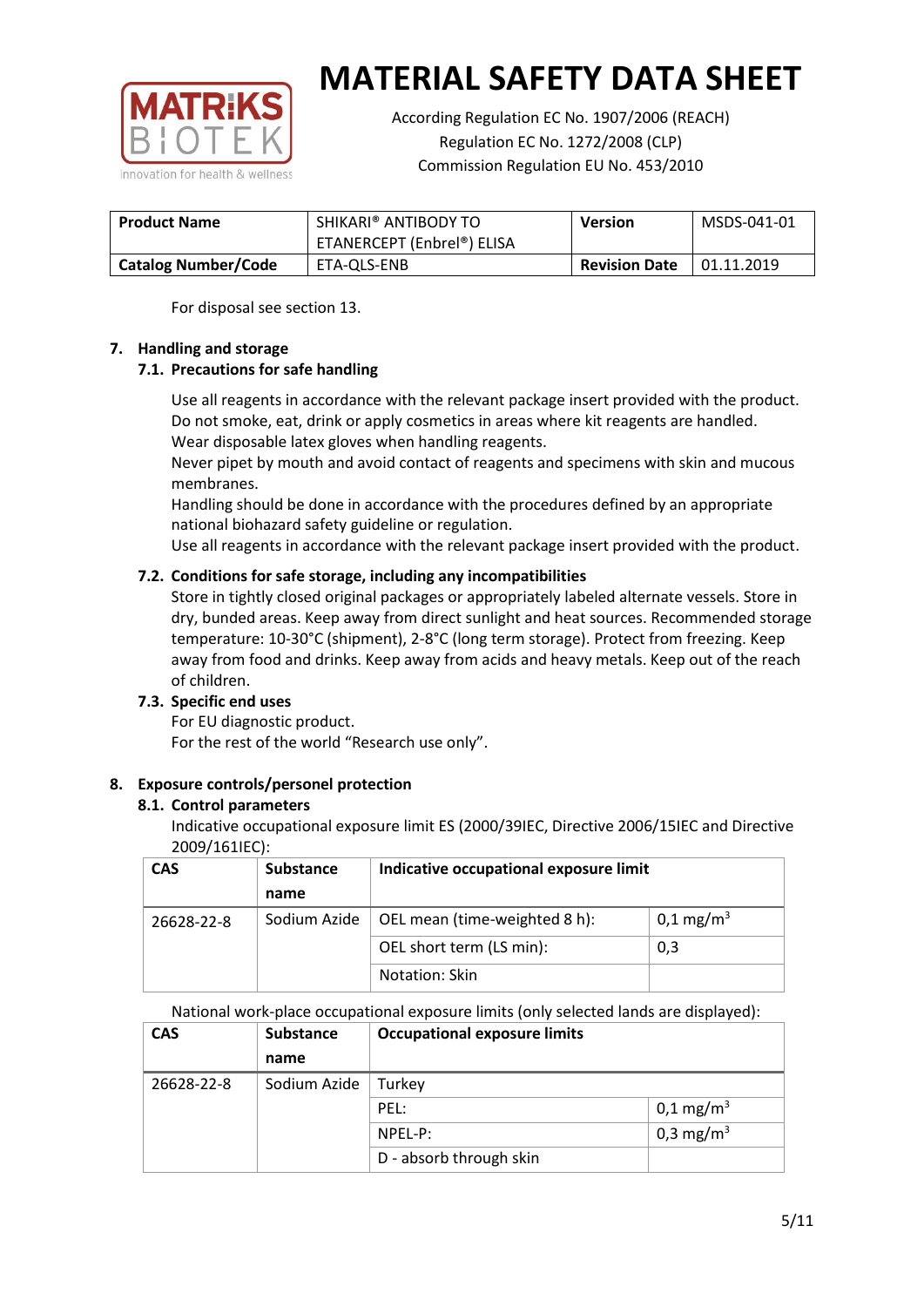

According Regulation EC No. 1907/2006 (REACH) Regulation EC No. 1272/2008 (CLP) Commission Regulation EU No. 453/2010

| <b>Product Name</b>        | SHIKARI® ANTIBODY TO<br>ETANERCEPT (Enbrel®) ELISA | Version              | MSDS-041-01 |
|----------------------------|----------------------------------------------------|----------------------|-------------|
| <b>Catalog Number/Code</b> | ETA-OLS-ENB                                        | <b>Revision Date</b> | 01.11.2019  |

|  | I - irritating to mucosa (eye, airways) |                         |
|--|-----------------------------------------|-------------------------|
|  | and skin                                |                         |
|  | Government Regulation no.               |                         |
|  | 361/2007 Coll.                          |                         |
|  | Slovakia                                |                         |
|  | NPEL mean:                              | $0,1 \text{ mg/m}^3$    |
|  | NPEL short-term:                        | $0,3$ mg/m <sup>3</sup> |
|  | Note K: absorbed through skin           |                         |
|  | Regulation 300/2007 Coll. (SK),         |                         |
|  | Appendix 1                              |                         |
|  | Germany                                 |                         |
|  | AGW - time weighted mean:               | 0,2 mg/m <sup>3</sup>   |
|  | Short-term factor:                      | 2(1)                    |
|  | 1RGS-900                                |                         |
|  | United Kingdom                          |                         |
|  | TWA:                                    | $0,1 \,\mathrm{mg/m^3}$ |
|  | STEL:                                   | 0,3 mg/m <sup>3</sup>   |
|  | France                                  |                         |
|  | TWA:                                    | $0,1 \text{ mg/m}^3$    |
|  | STEL:                                   | 0,3 mg/m <sup>3</sup>   |

#### Other recommended values: not set

| <b>CAS</b> | Substance name $\vert$ OEL - equivalents |  |
|------------|------------------------------------------|--|
|            | $\overline{\phantom{0}}$                 |  |
|            |                                          |  |

Indicative biological limits (Turkey, *432/2003* Coll.): not set

| Substance                | Evaluated as             | Limit values             |
|--------------------------|--------------------------|--------------------------|
| $\overline{\phantom{0}}$ | $\overline{\phantom{0}}$ | $\overline{\phantom{0}}$ |

DNEL: not available for the mixture. PNEC: not available for the mixture.

## **8.2. Exposure controls**

General hygiene directives should be considered.

Keep away from food stuffs and beverages. Wash hands before breaks and at the end of the working day

#### **Personal protective equipment:**

| <b>Respiratory protection:</b> | Not required                                                      |
|--------------------------------|-------------------------------------------------------------------|
| Skin protection                | Protective gloves of nitrile or nature latex, satisfying the norm |
|                                | <b>DIN EN 455</b>                                                 |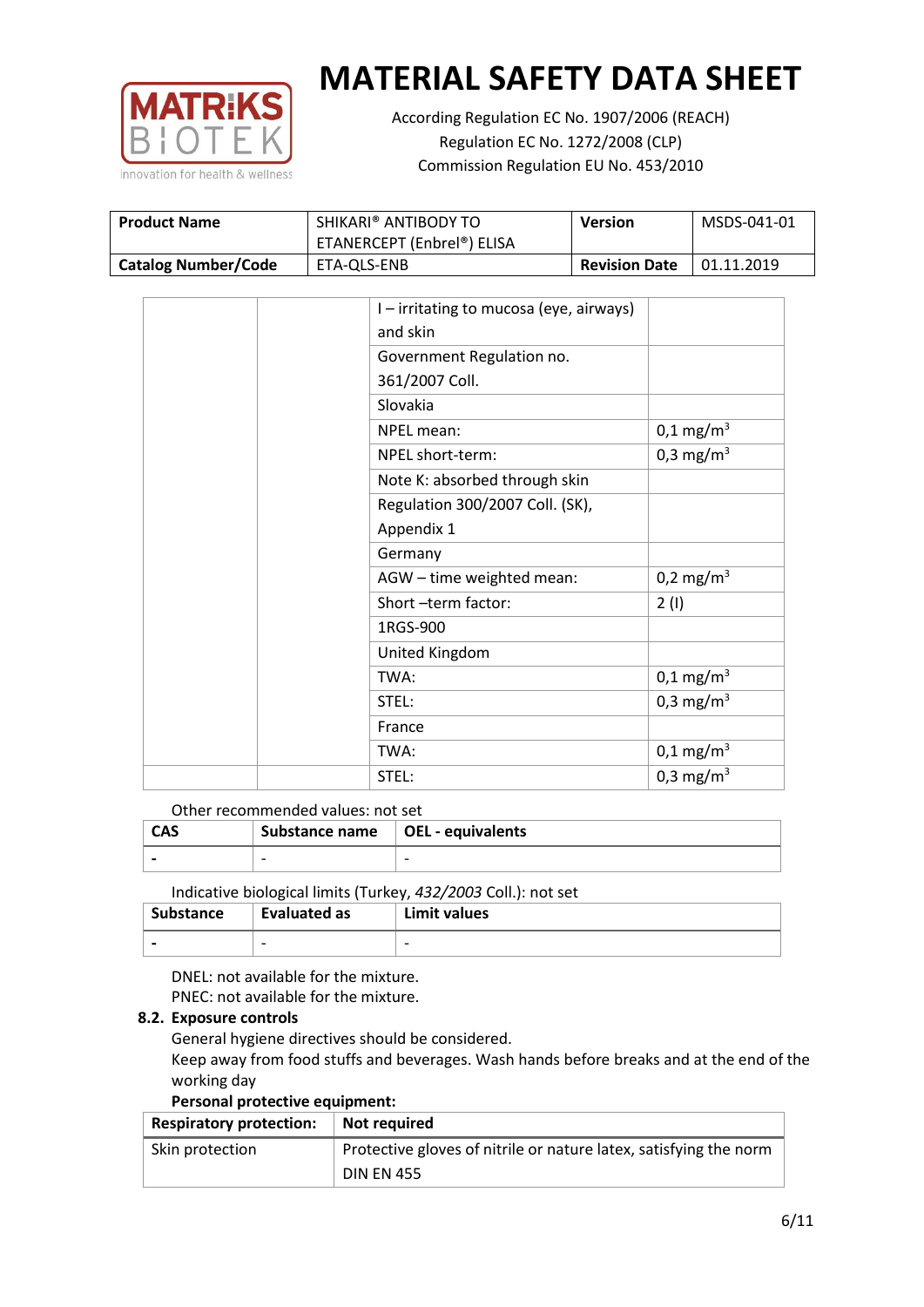

According Regulation EC No. 1907/2006 (REACH) Regulation EC No. 1272/2008 (CLP) Commission Regulation EU No. 453/2010

| <b>Product Name</b>        | SHIKARI® ANTIBODY TO<br>ETANERCEPT (Enbrel®) ELISA | <b>Version</b>       | MSDS-041-01 |
|----------------------------|----------------------------------------------------|----------------------|-------------|
| <b>Catalog Number/Code</b> | ETA-OLS-ENB                                        | <b>Revision Date</b> | 01.11.2019  |

| Eye/Face protection | Safety glasses with side shields confirming to EN 166 (EN),<br>NIOSH (US) |
|---------------------|---------------------------------------------------------------------------|
| Body protection     | Impenetrable protective clothing                                          |

## **9. Physical and chemical properties**

## **9.1. Information on basic physical and chemical properties**

| <b>COMPONENT</b>      | <b>APPEARANCE</b> | <b>ODOR</b>     | pH             |
|-----------------------|-------------------|-----------------|----------------|
| Microtiter plate      | Solid, white      | <b>Odorless</b> | Not applicable |
| Controls              | Liquid, colorless | <b>Odorless</b> | $7,4 \pm 0,05$ |
| Conjugate             | Liquid, red       | <b>Odorless</b> | $7,4 \pm 0,05$ |
| Assay buffer          | Liquid, blue      | <b>Odorless</b> | $7,4 \pm 0,05$ |
| Substrate<br>solution | Liquid, colorless | <b>Odorless</b> | $3,6 - 3,8$    |
| Stop solution         | Liquid, colorless | <b>Odorless</b> | ${<}1$         |
| Wash buffer           | Liquid, colorless | Odorless        | $7,4 \pm 0,05$ |

| <b>For All Components</b>                    |                                              |  |  |
|----------------------------------------------|----------------------------------------------|--|--|
| Odor threshold                               | No data available                            |  |  |
| Melting point/freezing point                 | No data available                            |  |  |
| Initial boiling point and range              | No data available                            |  |  |
| Flash point                                  | No data available                            |  |  |
| Evaporation rate                             | No data available                            |  |  |
| Flammability (solid, gas)                    | No data available                            |  |  |
| Upper/lower flammability or explosive limits | No data available                            |  |  |
| Vapour pressure                              | No data available                            |  |  |
| Vapour density                               | No data available                            |  |  |
| Relative density                             | No data available                            |  |  |
| Solubility(ies)                              | Fully miscible                               |  |  |
| Partition coefficient: n-octanol water       | No data available                            |  |  |
| Auto-ignition temperature                    | Product is not self-igniting                 |  |  |
| Decomposition temperature                    | No data available                            |  |  |
| Viscosity                                    | No data available                            |  |  |
| <b>Explosive properties</b>                  | Product does not present an explosion hazard |  |  |
| Oxidizing properties                         | No data available                            |  |  |

## **9.2. Other information**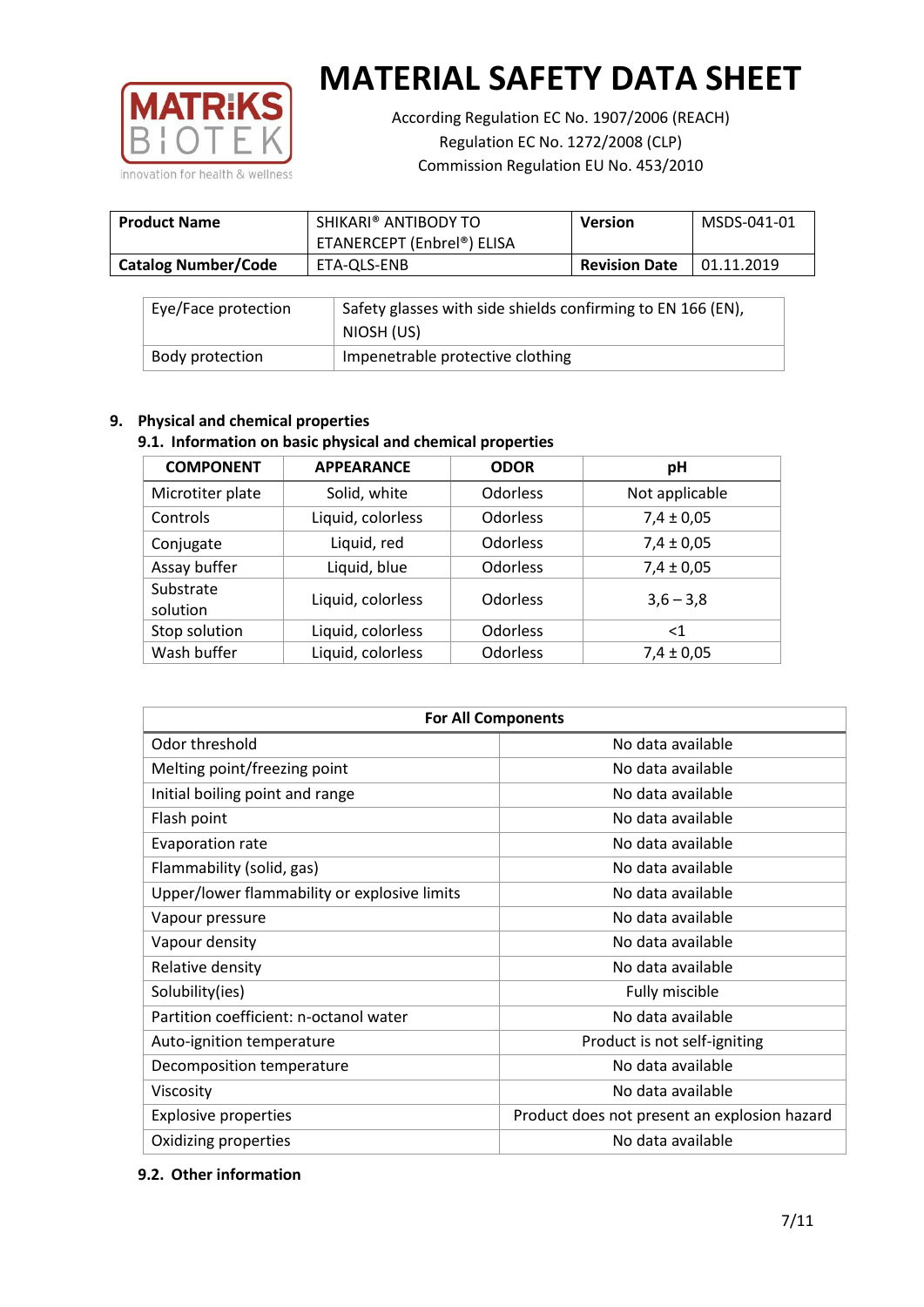

According Regulation EC No. 1907/2006 (REACH) Regulation EC No. 1272/2008 (CLP) Commission Regulation EU No. 453/2010

| <b>Product Name</b>        | SHIKARI® ANTIBODY TO<br>ETANERCEPT (Enbrel®) ELISA | <b>Version</b>       | MSDS-041-01 |
|----------------------------|----------------------------------------------------|----------------------|-------------|
| <b>Catalog Number/Code</b> | ETA-OLS-ENB                                        | <b>Revision Date</b> | 01.11.2019  |

No other information available.

## **10. Stability and reactivity**

## **10.1. Reactivity**

Not reactive under normal conditions of storage and manipulation. Sodium azide has been reported to form lead or copper azide in laboratory plumbing (heavy metals) which may explode on percussion. Treatment of sodium azide with strong acids gives hydrazoic acid, which is also extremely toxic.

## **10.2. Chemical stability**

Mixture is chemically stable under normal conditions of storage and manipulation. Overheating may cause thermal decomposition.

## **10.3. Possibility of hazardous reactions**

Sodium azide has been reported to form lead or copper azide in laboratory plumbing (heavy metals) which may explode on percussion.

#### **10.4. Conditions to avoid**

Stable under normal conditions. Keep away from direct sunlight and heat sources. Do not mix with strong acids and heavy metals.

#### **10.5. Incompatible materials**

Strong acids, heavy metals, halogenated hydrocarbons.

## **10.6. Hazardous decomposition products**

Material does not decompose at ambient temperatures. Incomplete combustion and thermolysis may produce toxic, irritating and flammable decomposition products (such as carbon monoxide, carbon dioxide, sooth, aldehydes and other products of organic compounds decomposition, sulfur / nitrogen oxides).

## **11. Toxicological information**

## **11.1. Information on toxicological effects**

#### **11.1.1. Acute toxicity**

Based on available data, the classification criteria are not met. Based on composition, the mixture has low acute toxicity and no adverse effects for human health are expected under applicable conditions of exposure sodium azide.

#### **11.1.2. Skin corrosion/irritation**

Based on available data, the classification criteria are not met. Prolonged or repeated skin contact may cause mild irritation and dermatitis (skin inflammation). However, these effects do not required classification

## **11.1.3. Serious eye damage/irritation**

Based on available data, the classification criteria are not met. Direct contact with eyes may cause slight and temporary irritation. However, these effects do not required classification

## **11.1.4. Respiratory or skin sensitization**

Based on available data, the classification criteria are not met. Compounds have no sensitization effects.

#### **11.1.5. Germ cell mutagenicity**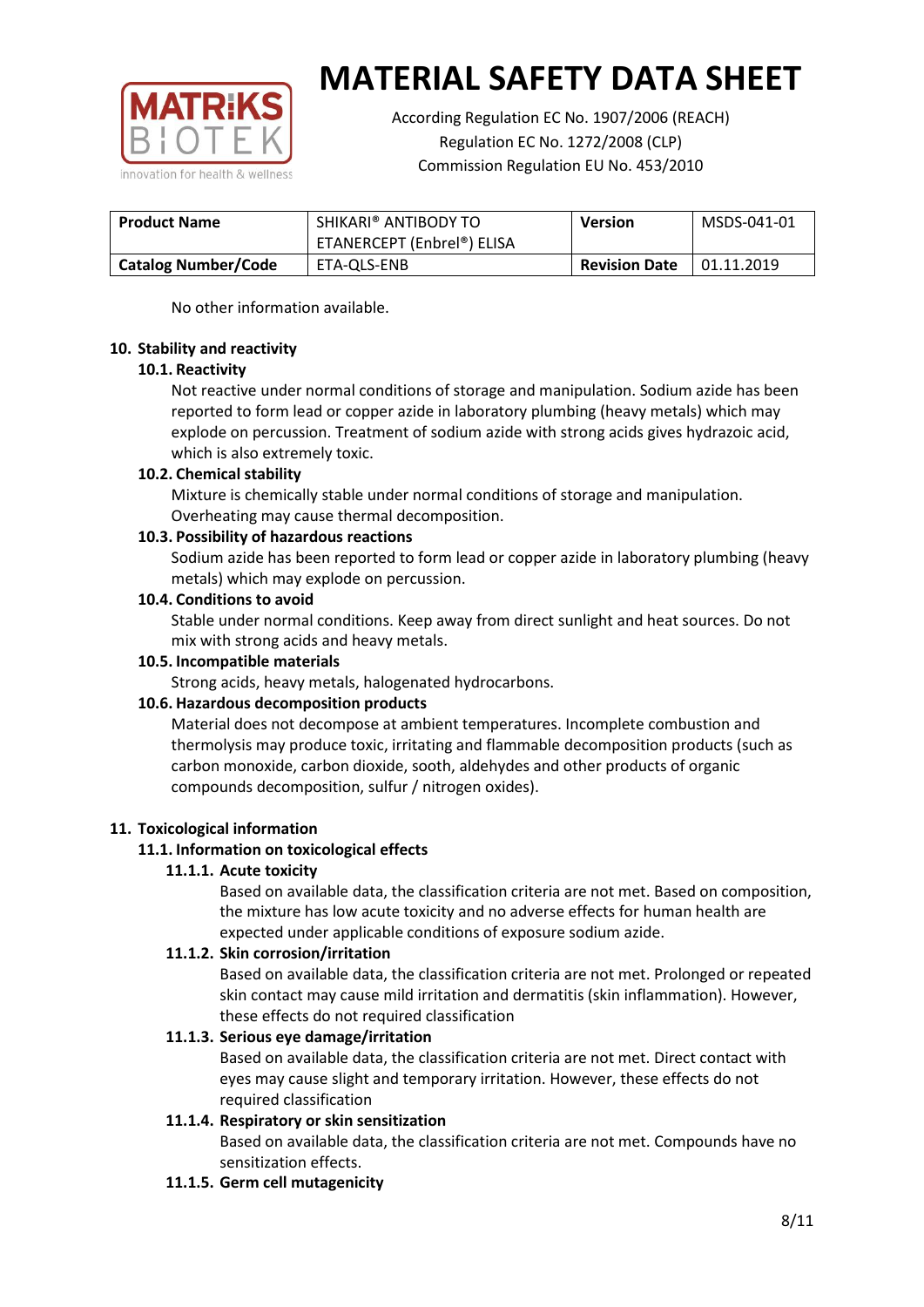

According Regulation EC No. 1907/2006 (REACH) Regulation EC No. 1272/2008 (CLP) Commission Regulation EU No. 453/2010

| <b>Product Name</b>        | SHIKARI® ANTIBODY TO       | <b>Version</b>       | MSDS-041-01 |
|----------------------------|----------------------------|----------------------|-------------|
|                            | ETANERCEPT (Enbrel®) ELISA |                      |             |
| <b>Catalog Number/Code</b> | ETA-QLS-ENB                | <b>Revision Date</b> | 01.11.2019  |

Based on available data, the classification criteria are not met. Compounds have no potential for mutagenic activity.

## **11.1.6. Carcinogenicity**

Based on available data, the classification criteria are not met. Compounds have no potential for carcinogenic activity.

## **11.1.7. Reproductive toxicity**

Based on available data, the classification criteria are not met. Compounds have no potential for reproductive toxicity.

## **11.1.8. STOT-single exposure**

Based on available data, the classification criteria are not met

## **11.1.9. STOT-repeated exposure**

Based on available data, the classification criteria are not met.

## **11.1.10. Aspiration hazard**

Based on available data, the classification criteria are not met.

## **12. Ecological information**

#### **12.1. Toxicity**

No data available.

- **12.2. Persistence and degradability** No data available.
- **12.3. Bio accumulative potential** No data available.

**12.4. Mobility in soil**

No data available.

## **12.5. Results of PBT and vPvB assessment**

The substances in the mixture do not meet the PBT/vPvB criteria according to REACH, annex XIII (content <0,1% w/w); the substances in the mixture are not included in the Candidate List of SVHC.

#### **12.6. Other adverse effects** No data available.

## **13. Disposal considerations**

## **13.1. Waste treatment methods**

Product: Waste should be disposed of in accordance with federal, state and local environmental control regulations. Must not be composed together with household garbage.

Uncleaned packaging: Waste should be disposed of in accordance with federal, state and local environmental control regulations. Must not be composed together with household garbage.

General notes: Water hazard class 1 (German Regulation) (Self-assessment): Slightly hazardous for water. Do not allow undiluted product or large quantities of it to reach ground water, water course or sewage system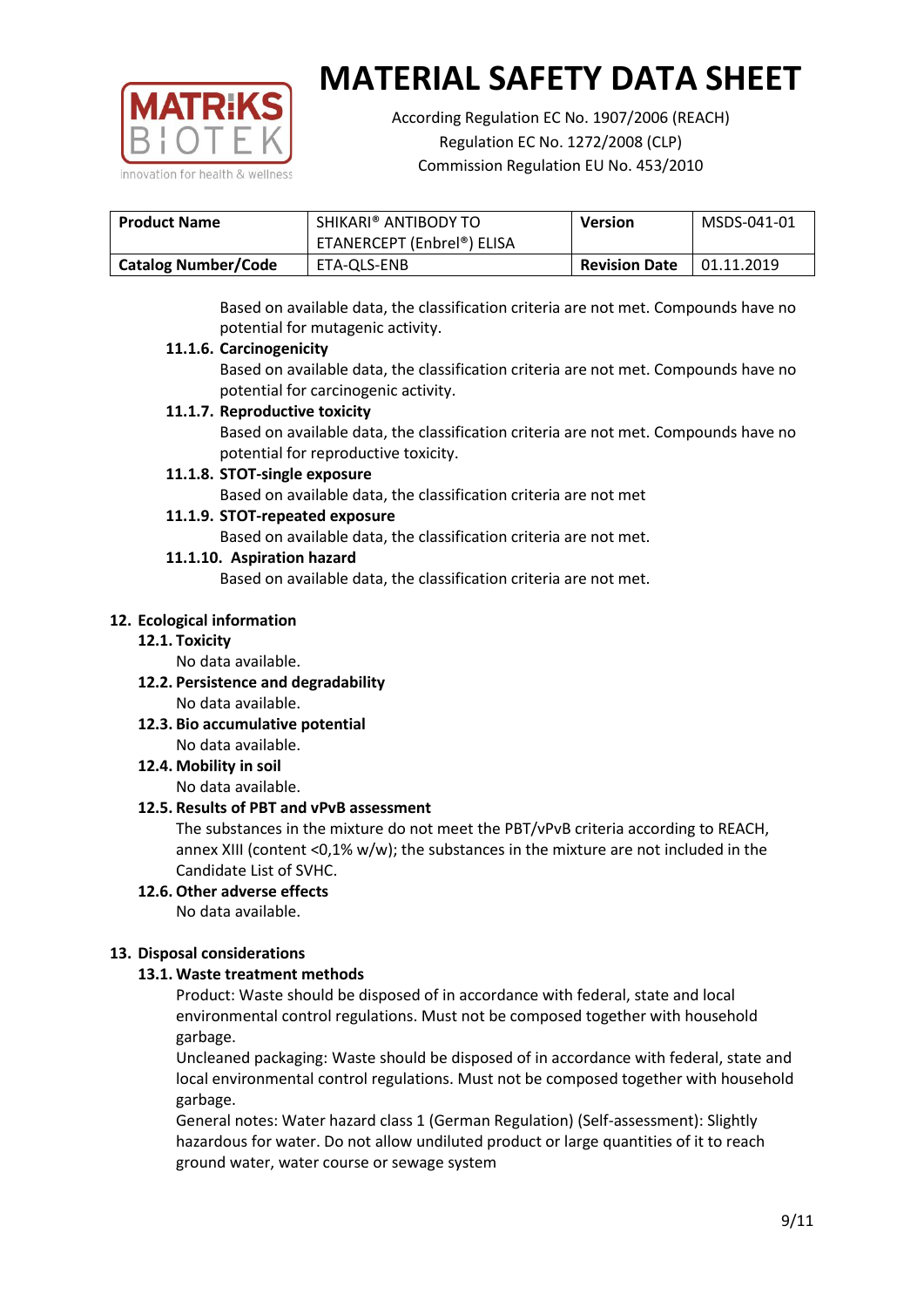

According Regulation EC No. 1907/2006 (REACH) Regulation EC No. 1272/2008 (CLP) Commission Regulation EU No. 453/2010

| <b>Product Name</b>        | SHIKARI® ANTIBODY TO<br>ETANERCEPT (Enbrel®) ELISA | <b>Version</b>       | MSDS-041-01 |
|----------------------------|----------------------------------------------------|----------------------|-------------|
| <b>Catalog Number/Code</b> | ETA-OLS-ENB                                        | <b>Revision Date</b> | 01.11.2019  |

## **14. Transport information**

The mixture is not classified as dangerous for transport according to ADR/RID/IMDG/ICAO/IATA/ DGR

- **14.1. UN number:** None
- **14.2. Un proper shipping name:** None
- **14.3. Transport hazard class(es):** None
- **14.4. Packing group:** None
- **14.5. Environmental hazards:** None
- **14.6. Special precautions for user:** Not applicable.
- **14.7. Transport in bulk according to Annex II of MARPOL 73/78 and the IBC Code:** Not applicable.

#### **15. Regulatory information**

This Safety Data Sheet is prepared according to;

REGULATION (EC) No 1907/2006 OF THE EUROPEAN PARLIAMENT AND OF THE COUNCIL of 18 December 2006 concerning the Registration, Evaluation, Authorization and Restriction of Chemicals (REACH), establishing a European Chemicals Agency, amending Directive 1999/45/EC and repealing Council Regulation (EEC) No 793/93 and Commission Regulation (EC) No 1488/94 as well as Council Directive 76/769/EEC and Commission Directives 91/155/EEC, 93/67/EEC, 93/105/EC and 2000/21/EC

## **15.1. Safety, health and environmental regulations/legislation specific for the substance or mixture**

No data available.

## **15.2. Chemical safety assessment**

No data available.

#### **16. Other information**

# **16.1. "H code" and "R Phrases" used in this document**

| H301 | Toxic if swallowed |
|------|--------------------|
|------|--------------------|

- H311 Toxic in contact with skin
- H314 Causes severe skin burns and eye damage
- H315 Causes skin irritation
- H317 May cause an allergic skin reaction
- H319 Cause serious eye irritation
- H331 Toxic if inhaled
- H335 May cause respiratory irritation
- H400 Very toxic to aquatic life